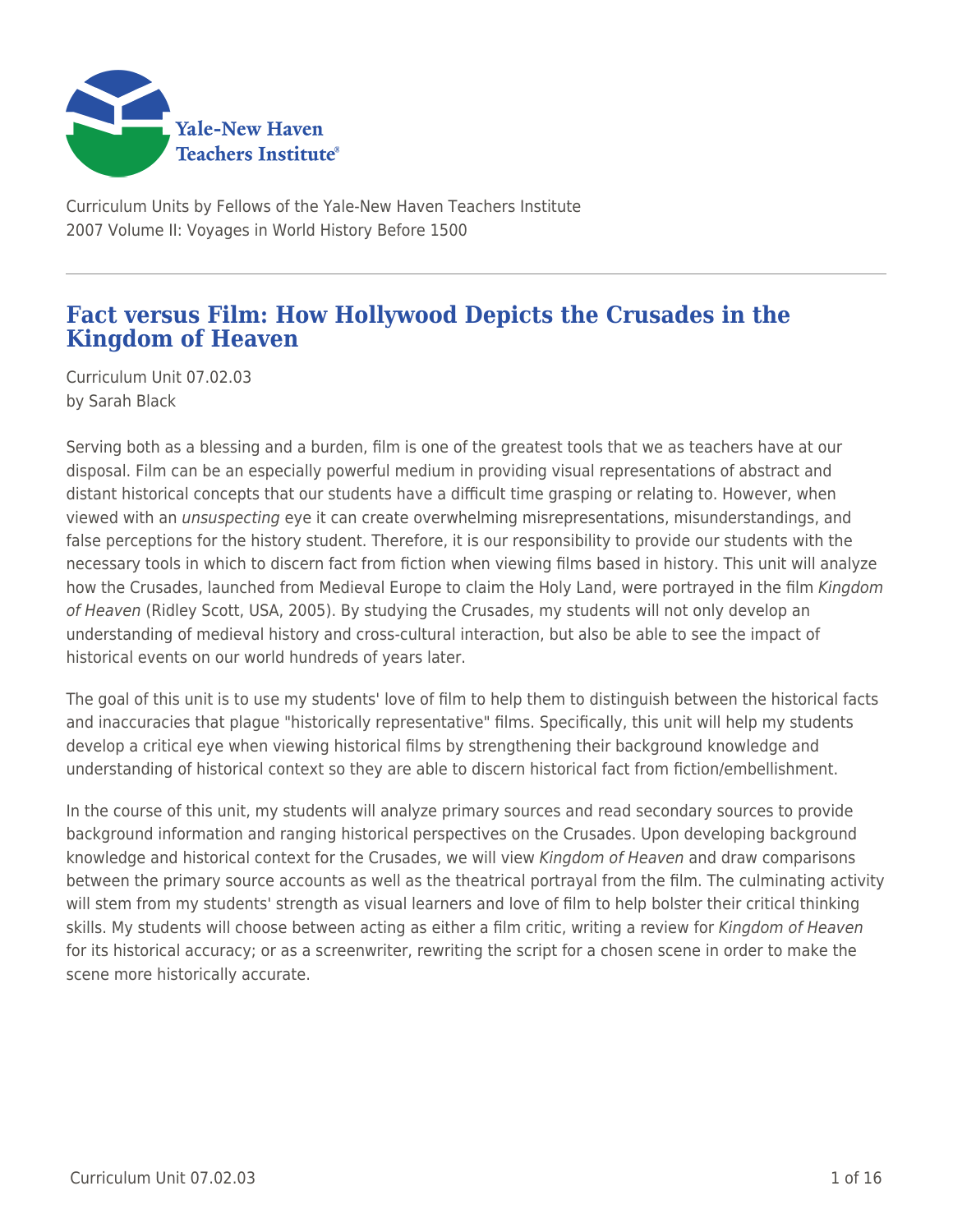## **Rationale**

I am a World History teacher at Cross Annex in New Haven, CT, a credit retrieval program for students who have been unsuccessful in a traditional school environment for a variety of reasons, such as attendance, behavior, and academics. Students, predominantly African American and Latino ranging from 14 to 18 years old, in my World History classes have a difficult time comprehending what life was like hundreds or thousands of years ago, extending beyond their own experience. Additionally, my students lack the background knowledge that is essential to critically thinking about history and its many facets.

I have found that many of my students rely upon visual representations to foster their understanding of the multitude of abstract concepts that are inevitable within history. Film has been an invaluable teaching tool for me, and learning tool for my students in that it provides a concrete representation that my students struggle to extract from text. Through film, my students are able to see what ancient Greek architecture looked like, how the Chinese Empire became unified under the Qin Dynasty, and what the experience of individuals during the African Slave Trade was like, among many other historical events.

My students indiscriminately embrace the story lines, characters and outcomes of "historical" films; thus posing a significant dilemma. Often times, Hollywood fails to present and preserve historical accuracy in exchange for riveting fight scenes, captivating romance, and the classically oversimplified distinction between the good guy and the bad guy; in effect, my students, who rely upon these visual representations to strengthen their understanding of history, walk away with the understanding that what they have just watched is absolute truth. The cause for this lack of skepticism is generally a result of their unfamiliarity and lack of background knowledge and historical context with the topic presented in the film.

For this unit, my students will analyze how the Crusades has been depicted in film, with the recent release of Kingdom of Heaven , by examining primary sources from both European and Islamic perspectives to provide a holistic historical perspective. My students will increase their background knowledge on the Crusades and will be equipped with the historical facts of what actually happened during this time period, allowing them to extract the fictitious bits from the film Kingdom of Heaven . Not only will my students be able to discern fact from fiction but also with their understanding of the historical context in which the Crusades took place, they will be able to speculate as to why the film included certain themes or fictitious details/elements in order to convey a certain message or perspective.

I have selected the Crusades to be the topic of determining historical accuracy in film for a number of reasons. First, the Crusades align effectively with Unit 7 of the New Haven Public Schools' World History Curriculum (Rise of Europe) since this is when Europe begins to expand its empire into the East; second, the Crusades are a time of great cross-cultural interaction and exchange between the Western and Islamic worlds in the realms of religion, politics and economics; and third, the issue of religious tension between Islam and Christianity is genuinely relevant in contemporary history and thus learning about the Crusades will help my students understand how this tension has developed throughout history.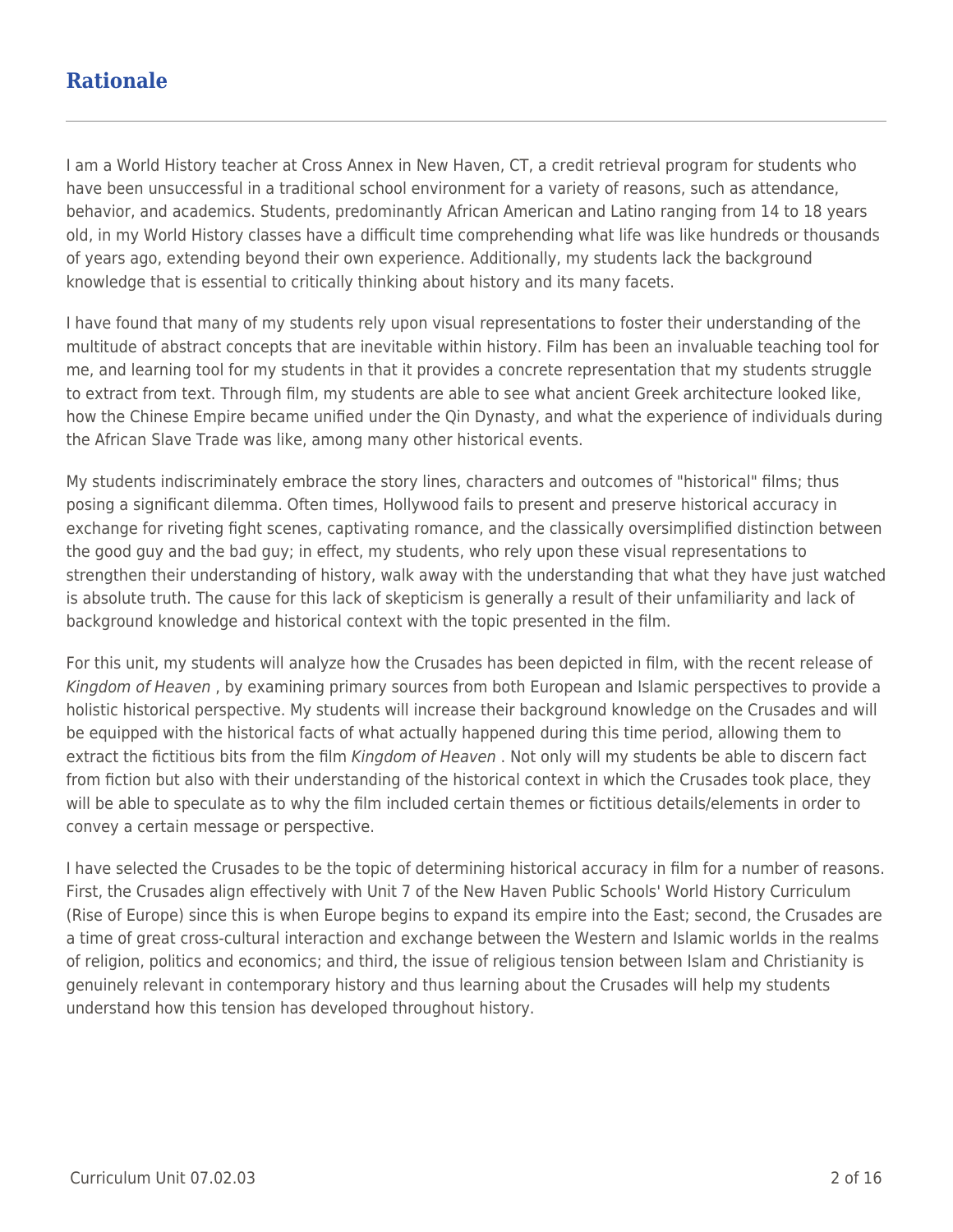# **History**

The Crusades serve as a powerful vehicle in demonstrating Europe's development into contemporary history. It is a time of consolidation of power, religious division, technological development, military expansion, crosscultural interaction and global trade. In teaching the Crusades, it is important to outline the reasons for the Crusades as well as the impact on European society.

Pope Urban II, calling for the reclaiming of Palestine as well as the Holy City of Jerusalem, launched the Crusades in 1095. The Crusades were financially backed by predominantly English and French monarchies as well as the Holy Roman Empire. The motivations behind the Crusades are heavily debated; however, they can be described as being three-fold: religious, political and economic.

First, the Catholic Church was faced with much skepticism in its ability to provide an outlet for the poor laymen (A person who is not a member of the clergy nor has the financial means to live a pious life to obtain salvation). Additionally, Urban II was greatly concerned about the civil violence in Europe and hoped that such energy could be focused on fighting against the Muslims in the Holy Land, ". . .you kill and devour each other, and carry on war and mutually destroy each other. Let your hatred and quarrels cease, your civil wars come to an end, and all your dissensions stop. Set out on the road to the holy sepulcher, take the land from that wicked people (the Muslims) and make it your own" (Trans. Thatcher, O.J. and E.H. McNeal. A Source Book for Medieval History: Selected Documents Illustrating the History of Europe in the Middle Ages . New York: Charles Scribner's Sons, 1905, pp. 516 - 21). Therefore, in an effort to assert his religious authority amongst the public, the Urban II called for the Crusades to the Holy Land in an effort to provide a pilgrimage in which the laymen could achieve salvation as well as to reduce violence breaking out in Europe.

Second, many European territories and monarchies were engaged in competition to increase their holdings in the Holy Land (Riley-Smith, Jonathan. The Crusades: A Short History . New Haven: Yale University Press, 1987, p. 171 - 172). Additionally, with the impending threat of Turkish control extending into the Byzantine Empire (current day Greece), the Western European powers responded with support from the Catholic Church to protect Christendom in the Eastern Empire (Byzantine Empire which controlled modern-day Turkey).

Third, the possibility of gaining access to Islamic markets and trade routes to China would allow for the introduction of new goods as well as markets to sell European goods (Bentley, Jerry H. and Herbert F. Ziegler. Traditions & Encounters: A Global Perspective on the Past , Volume I: From the Beginnings to 1500, 2nd Ed., Boston: McGraw Hill, 2003, p. 542). Constantinople, the capital of the Byzantine Empire, was an economic center since most trade routes intersected here, allowing for the cross-cultural exchange of goods and ideas.

While the European powers were unsuccessful in gaining and holding onto lands in the Islamic territories, the Crusades serve as an example of European cultural and economic expansion. The cultural and intellectual ideas coming from Islamic lands such as philosophy, astronomy, mathematics, and science benefited Europe greatly in its own development. Additionally, the introduction of new agricultural and trade goods such as spices, coffee, granulated sugar, silk products, and cotton textiles into European markets increased the demand for trade as well as Europe's economic development. This cross-cultural exchange of goods and ideas helped shape European society as well as encouraged further exploration of new lands for trade and expansion of the European empire.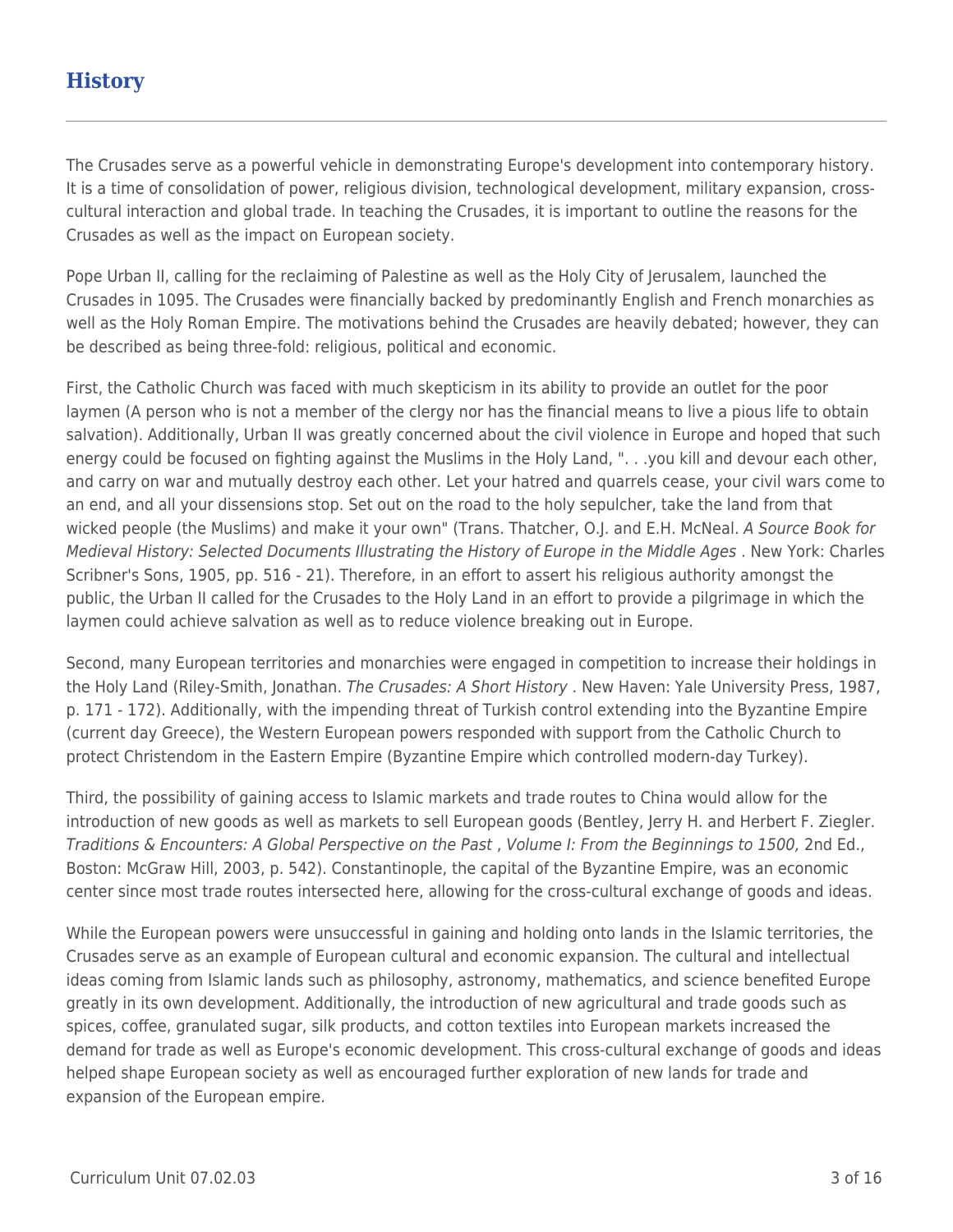# **Objectives**

By the end of this unit, my students will be able demonstrate mastery of the following objectives.

Content Objectives: Students will be able to

1) Describe the following vocabulary terms: crusades, papacy, monarchy, sultan, dynasty, and jihad.

2) Locate the four crusader states on a map and the corresponding modern-day countries: Edessa (Turkey), Antioch (Syria), Jerusalem (Israel), and Tripoli (Lebanon).

3) Explain why both Christians and Muslims wanted claim to the Holy Land, for both religious and political reasons.

4) Identify the major key players and events during the Third Crusade: Richard I of England, Salah al-Din (commonly known as Saladin), Guy of Lusignan, Queen Sibylla, Baldwin V, and the Battle of Hattin (European spelling).

5) Compare the strengths and weaknesses of Richard I of England and Saladin as political and military leaders.

6) Explain the impact of the Crusades on European society, religion and economics.

Skill Objectives: Students will be able to

1) Read and interpret primary sources related to the Crusades.

2) Explain the role of cultural perspective on historical record-keeping.

3) Synthesize primary sources accounts into a comprehensive description that incorporates both perspectives.

4) Evaluate the accuracy of film in its portrayal of historical events based on primary and secondary source accounts.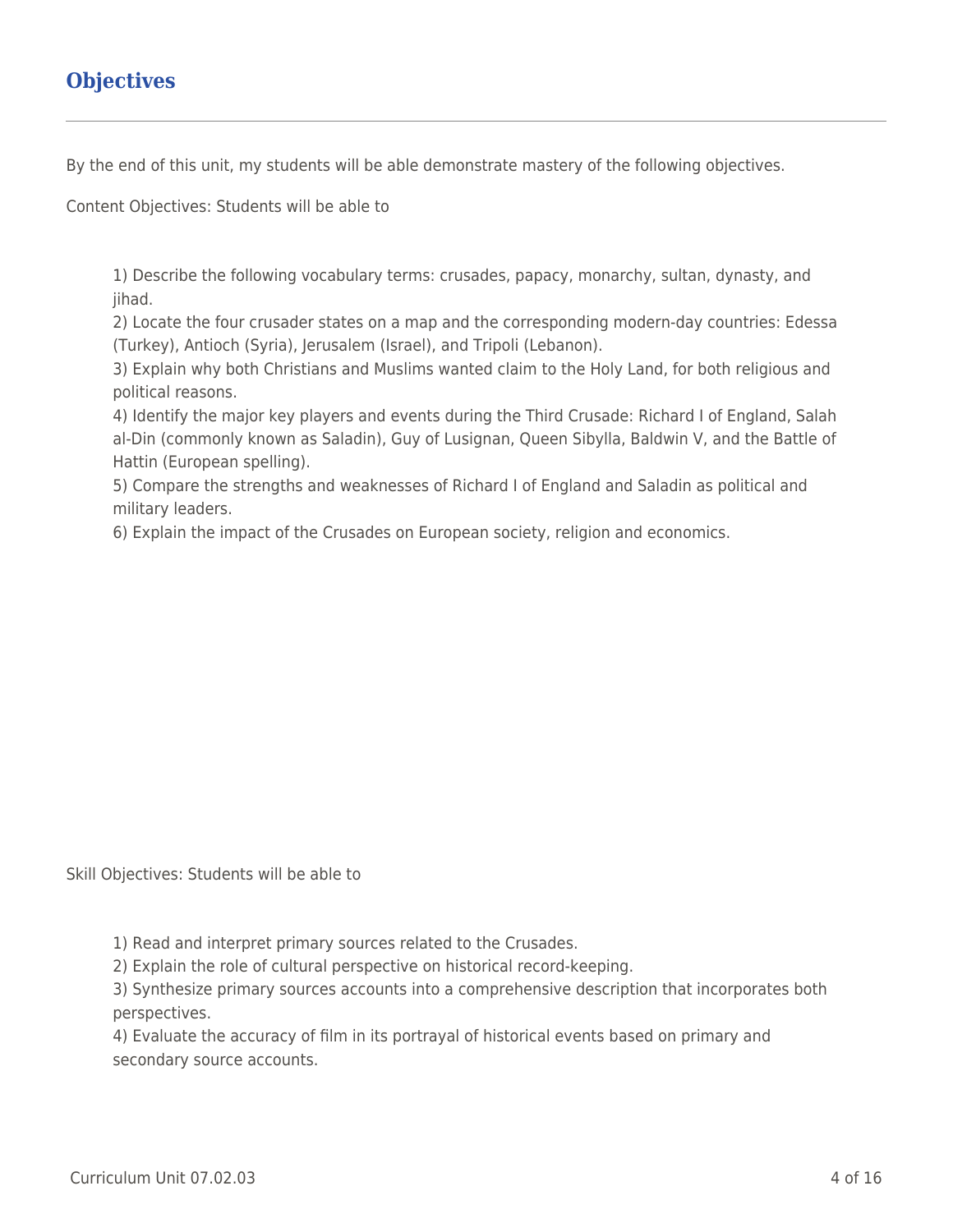## **Strategies**

New Haven Public Schools places a great deal of emphasis on the research-based teaching strategies outlined by Robert Marzano, with many of the strategies incorporating skills from Bloom's Taxonomy (knowledge, comprehension, application, analysis, synthesis and evaluation). Additionally, I have found that the Marzano teaching strategies have been quite effective in my own classroom, with regard to presentation of information as well as increasing academic achievement amongst my students. As a result, my unit will implement many of Marzano's teaching strategies, focusing heavily on building background knowledge, identifying similarities and differences, as well as nonlinguistic representations. The following section will demonstrate how the aforementioned teaching strategies will be applied and built upon throughout the course of this unit.

#### **Building Background Knowledge and Historical Context: Secondary Sources & Vocabulary**

In order for my students to evaluate and critically think about what they are seeing in the film, necessary instruction must take place that will build background knowledge and historical context. Most of my World History students have never studied the Crusades and, if they have, they have retained little to no information about the Crusades. Therefore, I will spend at least 2 class periods assessing what my students may already know about the Crusades, introducing the "need to know" information and vocabulary regarding the Crusades, and organizing the information into a format that will be most meaningful to my students. All of this will occur before my students watch Kingdom of Heaven as well as read the indicated primary sources. Additionally, throughout the course of my unit, it will be crucial to reinforce the background knowledge as well as vocabulary so my students are able to process and store the information which they will then be able to draw upon for the entirety of the unit as well as for the culminating activity.

While primary sources provide a more authentic view of history from a specified time period, secondary sources can help fill in the gaps of understanding by synthesizing, analyzing, generalizing, and interpreting information, which can then be presented in a more comprehensive way. Additionally, my students, as already mentioned, will need to develop sufficient background knowledge and historical context of the Crusades before they will be able to critically read the primary sources as well as view the film. Therefore, I will be drawing from a variety of secondary source readings to help provide the historical context in which the Crusades occur as well as reinforce and further expose the vocabulary terms in reading.

In building background knowledge, it is important to first tap into any prior knowledge my students have of the Crusades - perhaps they may not think of the Medieval European Crusades, but they may have heard the word "crusade" or its reference in pop-culture (Indiana Jones and the Last Crusade, Stephen Spielberg, 1989). A quick, informal, and interactive way of assessing prior knowledge is to conduct a brainstorming session at the beginning of the unit where students are able to tell what they already know or simply guess. From this informal diagnostic, I am able to tell what my students already know as well as where they might have misunderstandings regarding the Crusades. This activity will serve as a springboard into establishing the "need to know" background knowledge regarding the Crusades (see Content Objectives 1 - 3).

Marzano speaks to the importance of teaching vocabulary not as formal definitions but as conversational explanations and descriptions that students can meaningful interact with (Marzano, Robert J. Building Background Knowledge for Academic Achievement . Alexandria, VA: Association for Supervision and Curriculum Development, 2004, p.71). I have found that my instruction is far more effective and easily understood when I cut out the formalities of language and explain certain historical concepts in more informal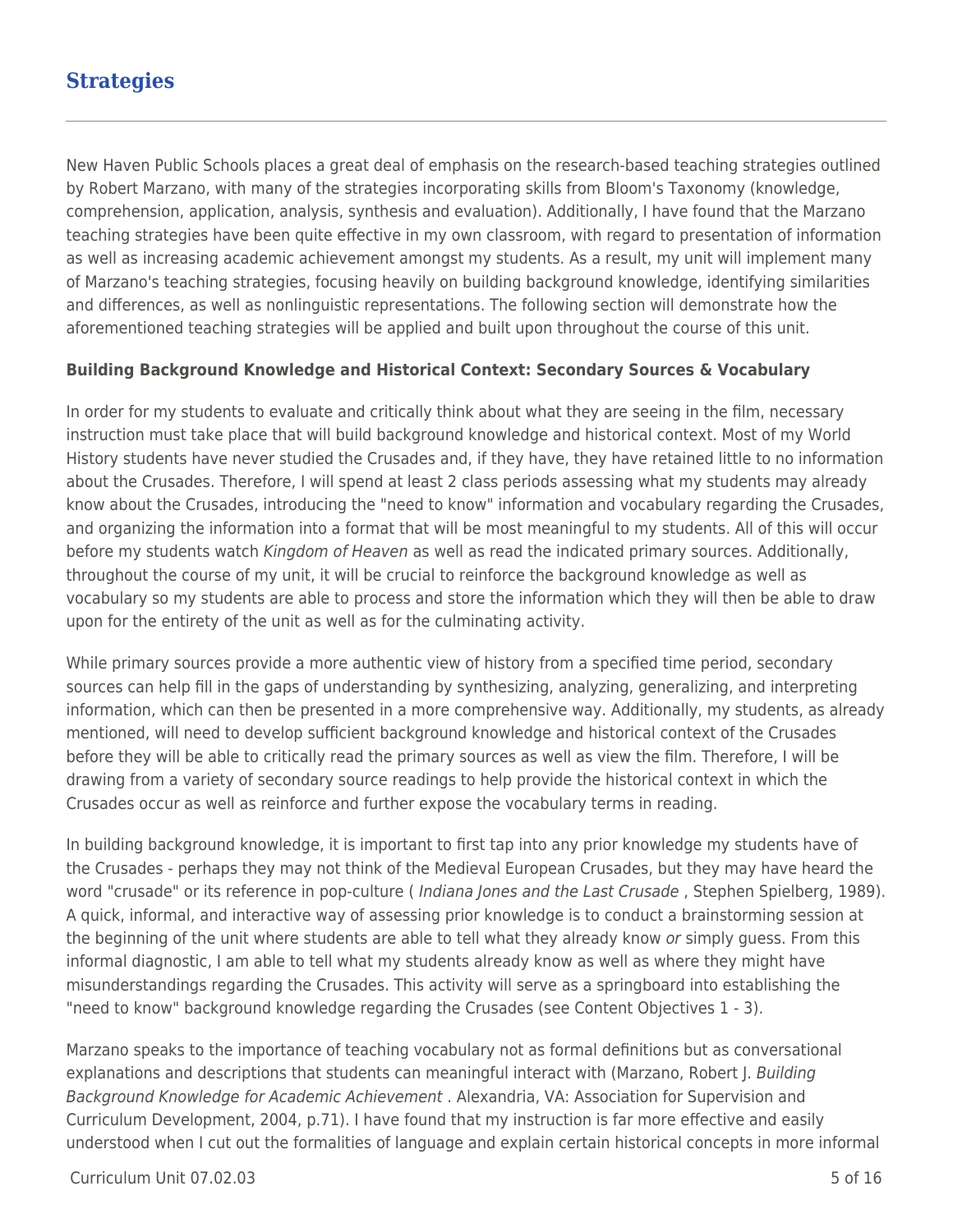and conversational terms. Additionally, when introducing the terms identified in Content Objective 1 (crusades, papacy, monarchy, sultan, dynasty, and jihad), my goal is for my students to have a basic understanding of the word before contextualizing it; for example, I will want my students to understand that the "papacy" was the office of the religious leader (Pope) of the Catholic Church. In an effort to help solidify their understanding, we will use analogies, such as "Papacy is to Pope as Executive Branch is to President," in order to draw from what might be more familiar in an effort to help them understand and think about the new information. In this example, my students will understand what the Pope was in charge of as well as the Pope, like the President, was not always the same person, but merely an office or title that was held by different people throughout history. From that point on, "papacy" will then be contextualized within the Crusades, as the Pope was the primary support and leader of the Crusades, from a religious stand point.

### **Historical Portrayal through Nonlinguistic Representations**

The theory of dual-coding suggests that people store information in two forms: linguistic and nonlinguistic. Marzano discusses how most classroom instruction is delivered only in linguistic form whereas nonlinguistic form is often times not considered in the presentation of information despite the impact nonlinguistic representations have on our ability to store information and the increased stimulation and activity in the brain (Marzano, Robert J. Building Background Knowledge, p. 72). By providing my students with nonlinguistic representations, not only do I engage their interest as visual learners but also the information is successfully understood and stored for future reference.

My students rely upon visual representations to help foster their understanding of more abstract concepts and terms that we study. Because we will be viewing the film twice, first to expose my students to the storyline as well as how the film portrays the Crusades and then second to critically view the film and compare it to the primary sources, it is important that my students have a strong understanding of the plot as well as the primary sources in order to evaluate the film's historical accuracy.

Prior to showing the film, I will utilize other nonlinguistic representations to help my students develop and organize their background knowledge in a meaningful way that will allow them to remember and think about the content information. As a history teacher, I have found the timeline to be one of the most effective yet abused teaching tools; when used as a tool for memorizing key dates and events, the timeline can be the basis of what all history teachers want to avoid and that is losing the unique narrative history can provide. However, when used to help provide a sense of sequence, chronology and cause-and-effect relationships, the timeline can serve as a very powerful graphic organizer that provides students with an outline for the narrative. In addition to a timeline, we will utilize a variety of graphic organizers and templates which will set up the framework in which my students will think about certain information (comparing Richard I of England as well as Saladin, comparing primary sources).

Once my students have a foundation of background knowledge, we will then view Kingdom of Heaven together as a class. Showing a film is ideal for the block schedule because you are able to watch 60 - 80 minutes worth of the film, each day. Because my class periods are only 40 - 43 minutes long, any sense of fluidity in film is lost; therefore, each day we will only watch 30 - 35 minute segments, with guided questions and "plot catch-ups" to ensure that my students are engaged and understand the plot. When I have used film before as a teaching tool, not only do I provide guided questions that my students answer while watching the movie but I also provide "plot catch-ups," brief plot synopses throughout the film that explain major events or plot developments, on the same hand-out with their questions. By providing "plot catch-ups," we are able to watch the movie uninterrupted and without having to pause the movie every few minutes to make sure we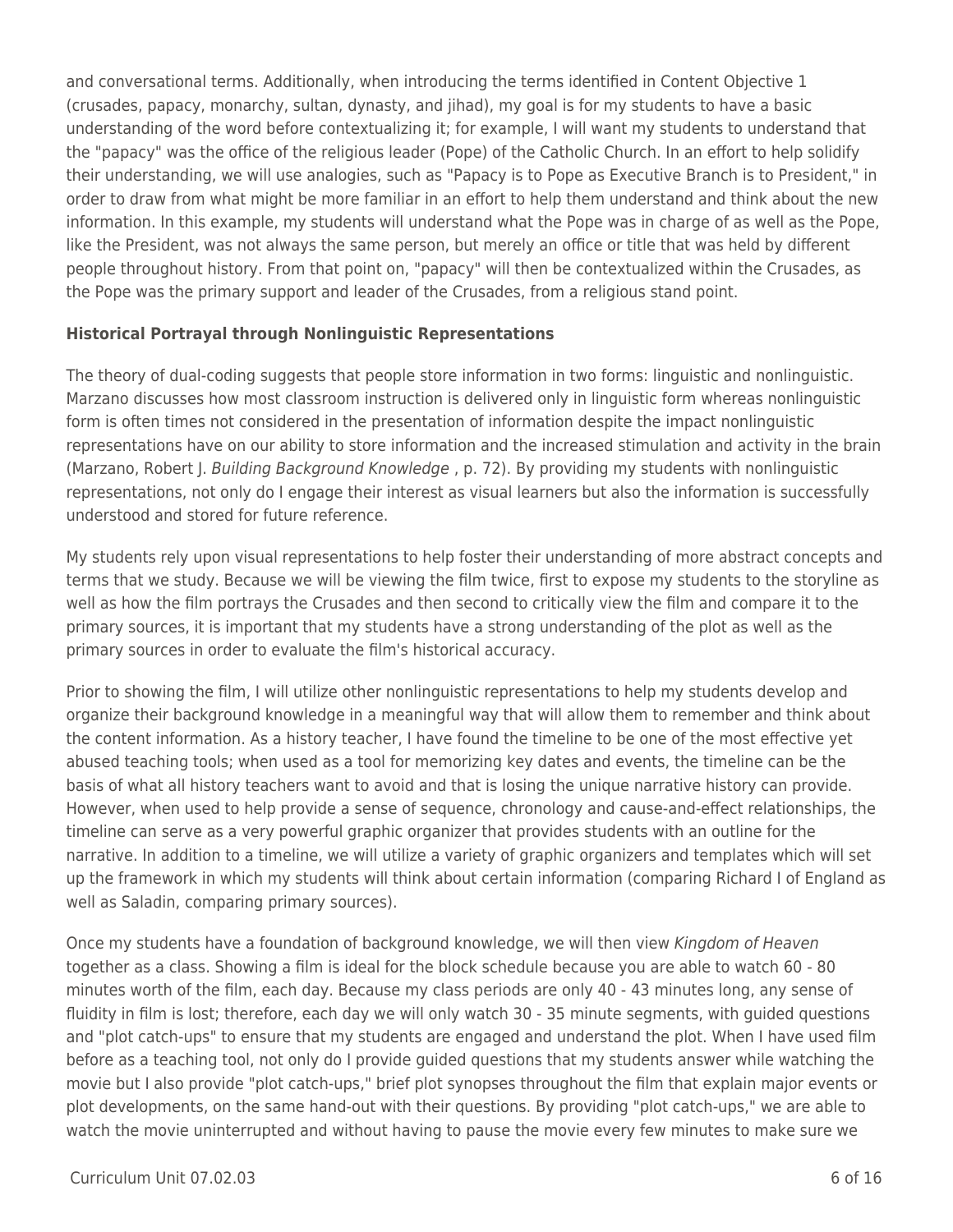know what is going on. Additionally, at the beginning of class, we are able to look back to the "plot catch-ups" to remember what we have seen the day before to ensure that the rest of the movie makes sense.

As suggested by the title of this unit, film will play a crucial role in providing a nonlinguistic representation of the content. This unit will go a step further and consider the influence of nonlinguistic representations and how it shapes the way we understand history; while film will serve as a teaching tool, it was also serve as the basis of our criticism for the unit. This unit will draw upon my students' love of film in an effort to strengthen their critical thinking skills - I want my students to *think* about what it is they are watching and how that corresponds or conflicts with what they have learned about the Crusades.

While this unit will not serve as an introduction to cinematography, I want my students to be aware that film is just like any other medium, it is constructed with a certain purpose in mind - the director chose to include certain camera angles for a specific reason, the characters' costumes were given serious consideration, a particular scene was shot in silence and with low lighting to convey a certain mood. Directors have choices when filming and they make those choices to make a statement and to reflect their perspective; while we are watching Kingdom of Heaven, I want my students to be thinking about what they are watching and how that affects their understanding of the Crusades.

### **Developing the Critical Eye: Reading and Synthesizing Primary Sources**

Primary sources provide greater opportunity for authentic historical analysis and speculation; when viewing primary sources from two drastically different cultures and societies, questions are raised as to the impact of cultural perspective on historical record keeping.

When high school history students are taught the Crusades, the texts readily available to their teachers typically embody a pro-Christian or European agenda; this is due largely in part to the lack of accessible Islamic primary sources as well as the choice of the textbook publishing company (Prentice Hall's World History: Patterns of Civilizations and The Pageant of World History are examples of oversimplified texts). Most world history high school textbooks oversimplify the complexities of cross-cultural interaction and therefore provide accounts derived from a more familiar and identifiable perspective, in this case, Western European. In order to counter this imbalanced approach, my students will be exposed to primary sources such as edicts, letters and treaties written by European Christians and Muslim Turks. In providing both Christian and Muslim perspectives, my students will be able to gain a more comprehensive understanding of the Crusades as well as insight into how Christians and Muslims viewed one another.

Reading and interpreting primary sources are some of the most challenging tasks the high school history student will encounter; my students' success in being able to do this will rest heavily on my ability to clearly and effectively communicate the historical context in which these primary sources were written. In building my students' background knowledge and understanding of the time period, the primary sources become part of a larger understanding of what was taking placing during the Crusades.

In preparing students to read primary sources, validity of sources must be taken into consideration. Often times, we as teachers will want our students to think about the authenticity and reliability of the primary (and secondary) sources our students are reading; for the purpose of this unit, this will be discussed briefly but not heavily focused upon. The purpose of this unit is to get my students thinking about how well Hollywood utilizes the primary sources available to them and how well these sources are incorporated into the portrayal of historical events and people.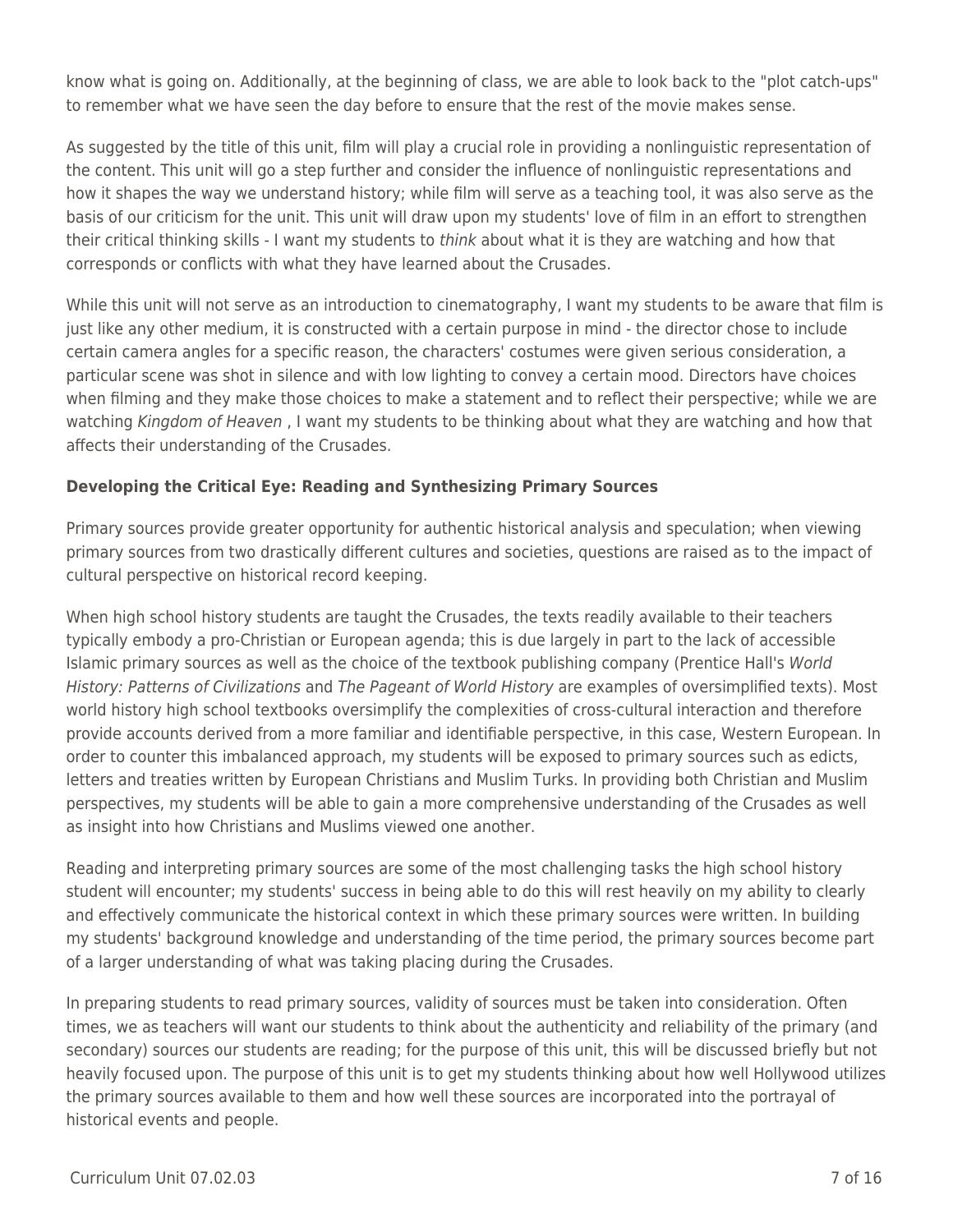With that end in mind, we will discuss the value of primary sources as pieces of evidence that shed light on what life was like long ago that can inform us, today, as how society has changed over time as well as how we can most accurately think about past societies and historical events. Ultimately, I want my students to be thinking about how the primary sources we will be reading informed the team of people who created Kingdom of Heaven and whether or not these primary sources were used effectively in the historical recreation of the Crusades.

As we are reading the selected primary sources, we will be asking ourselves the following questions in order to help us understand the nature and value of the sources:

First, what information can we gather about the author to help us understand how the author knows these details? Where is the author from, what is the author's position in society, was the author present during the event? What might have biased the author's account?

Second, where does the information come from and what type of information is it - eyewitness account, financial or agricultural record, letter, religious order, political treaties, etc.? How do authors know what they are writing about?

Third, what conclusions are drawn, by the authors, from the available information? What does the information tell us about the larger historical context?

And, lastly, how much time has elapsed since the events described occurred?

In asking these questions, my students will be interacting with and critically thinking about the primary sources so as to develop a better understanding of the time period.

### **Fact versus Film: Comparing Primary Sources to Film**

Marzano provides compelling evidence for the identification of similarities and differences ("compare and contrast") as an effective teaching strategy for all age groups and I have found it to be incredibly successful in my own classroom (Marzano, Robert J. Classroom Instruction that Works: Research - Based Strategies for Increasing Student Achievement . Alexandria, VA: Association for Supervision and Curriculum Development, 2001, pp.14-16). While it may seem unsophisticated for the high school classroom, the Venn diagram and its many variations is something that my students immediately recognize, understand, and are able to apply and analyze the structure within their writing. Not only does this structure set up a framework for students to think about information but it also provides a nonlinguistic representation (usually graphic organizers) that reinforces the skill and plays upon their strength as visual learners.

The basis for this step in the unit is to push my students to actually think about and question what it is they are watching, drawing upon what they have learned and what they know. Often times when teachers show films in class, the film is to serve as a mere visual aid in helping students imagine what life was like; while this can be helpful, this activity does not do enough in getting students to apply what they have learned and to critically analyze how history is represented in film.

During this section of the unit, students will watch the film for a second time, with the intent of critically thinking about what they are seeing and how that corresponds or conflicts with the background knowledge and historical context we have gained from the secondary sources as well as the perspective and historical authenticity we have acquired from the primary sources. While students are watching the film, I want them to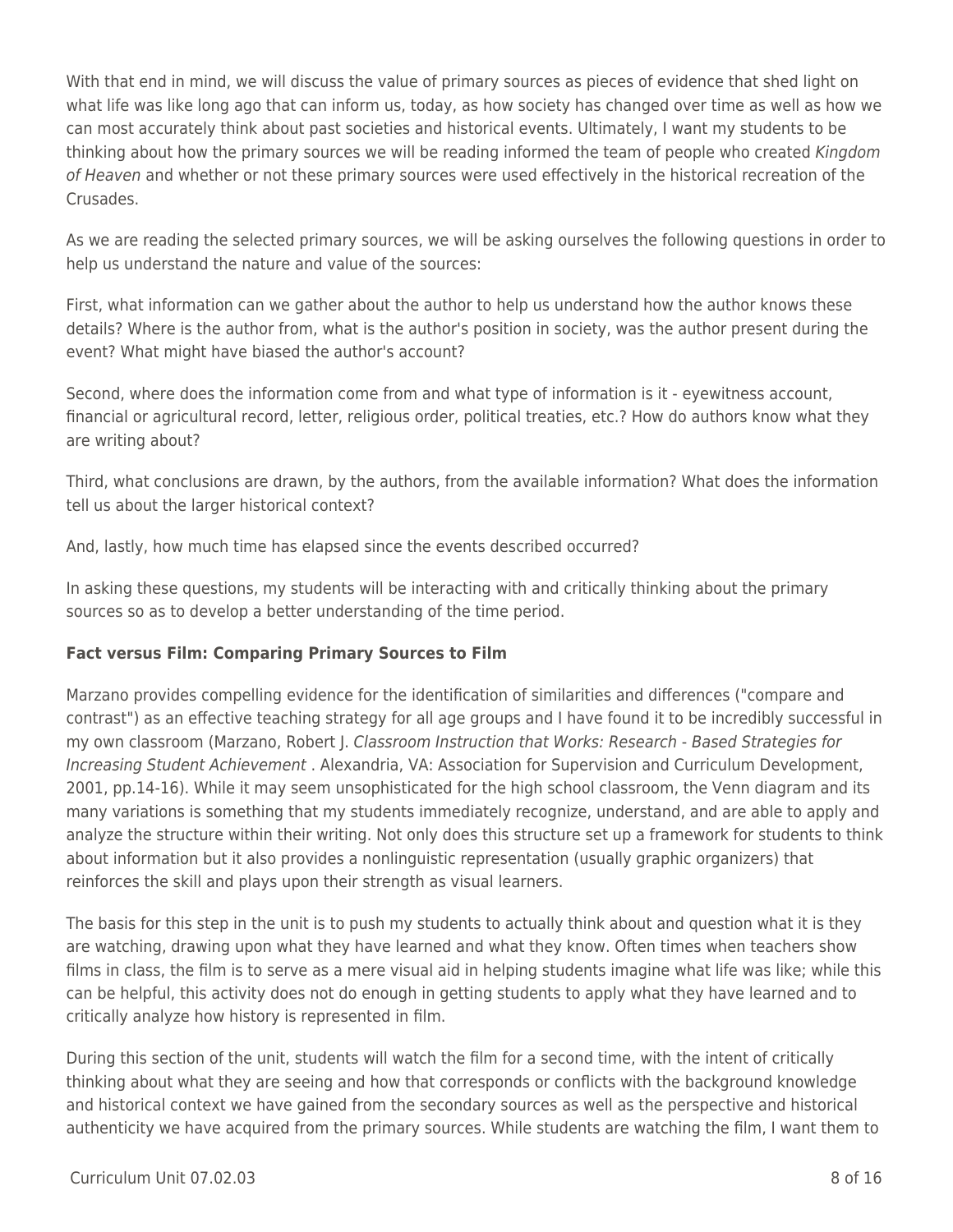be thinking how well the historical integrity of the Crusades has been preserved and perhaps why certain scenes were embellished or certain events/characters were not included. The process of comparison will prove to be invaluable for my students for a number of reasons: First, it will give ground to what they have learned as they are able to take the information they have gained in class and apply it to a different experience; second, it will build their confidence as students since they will have been provided with the tools to successfully accomplish this task; and third, perhaps most important, it will get them thinking about what they are watching. If this unit is successful in accomplishing its goal, then my students will begin questioning other films that they see and build their interest to investigate the accuracy of history in its representations in film.

### **Evaluation of Film: Film Review or Screenplay**

After having read both primary and secondary sources as well as having seen the film twice, students will then determine how successful the film was in preserving the historical integrity of its depiction of historical events and people. This will serve as the final assessment or culminating activity, drawing on content as well as skills achieved throughout the course of this unit. The culminating activity will stem from my students' strength as visual learners and love for film to help bolster their critical thinking skills.

Students will have two options for their final assessment

1) My students will act as film critics and write their own review of the film, focusing on the issue of historical accuracy and drawing upon the background information gained from studying the Crusades through primary and secondary sources.

OR

2) As a class, we will write a class review of the film and my students will be responsible for creating an alternative script for a portion of the movie that would have made the film more historically accurate - how would they have depicted the Crusades in film.

By providing choices for their final assessment, students will be more interested in creating their product as well as more invested. While both choices provide significant room for creativity, the basis of the assessment would be founded in the students' background knowledge and insight gained from the secondary and primary sources. Both assessments draw upon their strengths in order to address areas of weakness: my students' learning style as visual learners and interest in film will serve to improve their critical thinking skills with how they think about and watch film.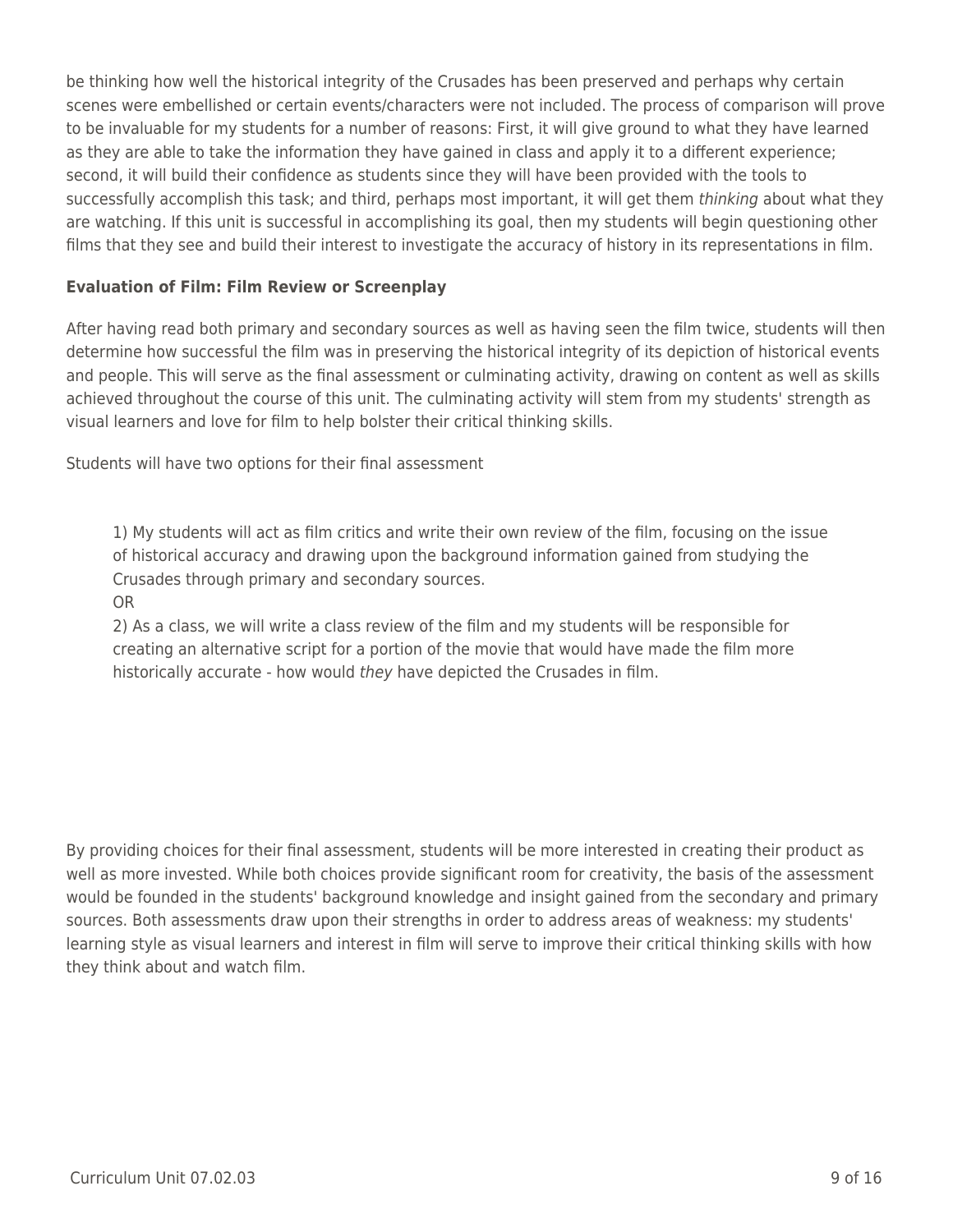## **Sample Lesson Plans**

Note: Lesson Plans are designed for 40 to 45 minute class periods.

#### **Lesson Plan 1**

Goal: To assess students' prior knowledge of the Crusades and to introduce the "Need to Know" information regarding the Crusades.

#### Objectives:

As a result of this lesson, students will be able to

- 1. Define the vocabulary terms: crusades, papacy, and monarchy.
- 2. Explain the three major causes of the Crusades (religious, economic, and political).
- 3. Evaluate which of the three causes contributed most significantly to the Crusades.

Procedures:

1. Jumpstart/Do Now: First five minutes of class, the teacher will provide an image of crusaders engaging in battle, to each student (Suggested Images: Riley-Smith, Jonathan. The Oxford Illustrated History of the Crusades . Oxford: Oxford University Press, 1995, pp. 21, 139, 157). Students will generate ideas about the image with prompts from the teacher (what is going on in the picture, who are the different people, what are they doing, what can you tell about the people in the picture, etc.). Students will then share their responses.

2. The teacher will explain that the image is of Crusades and will then briefly define.

3. The teacher will introduce the new material and vocabulary terms: crusades, papacy and monarchy as the key players in the Crusades as well as the power struggle that existed between the two groups. (My students benefit hugely from graphic organizers for note-taking purposes so it might be helpful to create something for your students to structure and organize their notes). The teacher should emphasize how it was the Pope (leader of the papacy) who decided to send the Crusades to the Holy Land.

4. Class will then discuss possible reasons for why the Crusades may have occurred. The teacher will draw from student responses to establish the three major causes (religious, economic, and political) of the Crusades. This information should also be presented as notes.

5. The teacher should be circulating throughout the classroom throughout the entirety of the lesson to make sure students are on task and to offer help.

6. After discussing the three major causes of the Crusades, students will assume the historical perspective of a clergy member, a merchant, or a monarch and write a letter to persuade the Pope for why the Crusades are necessary. Students should choose whichever cause they find to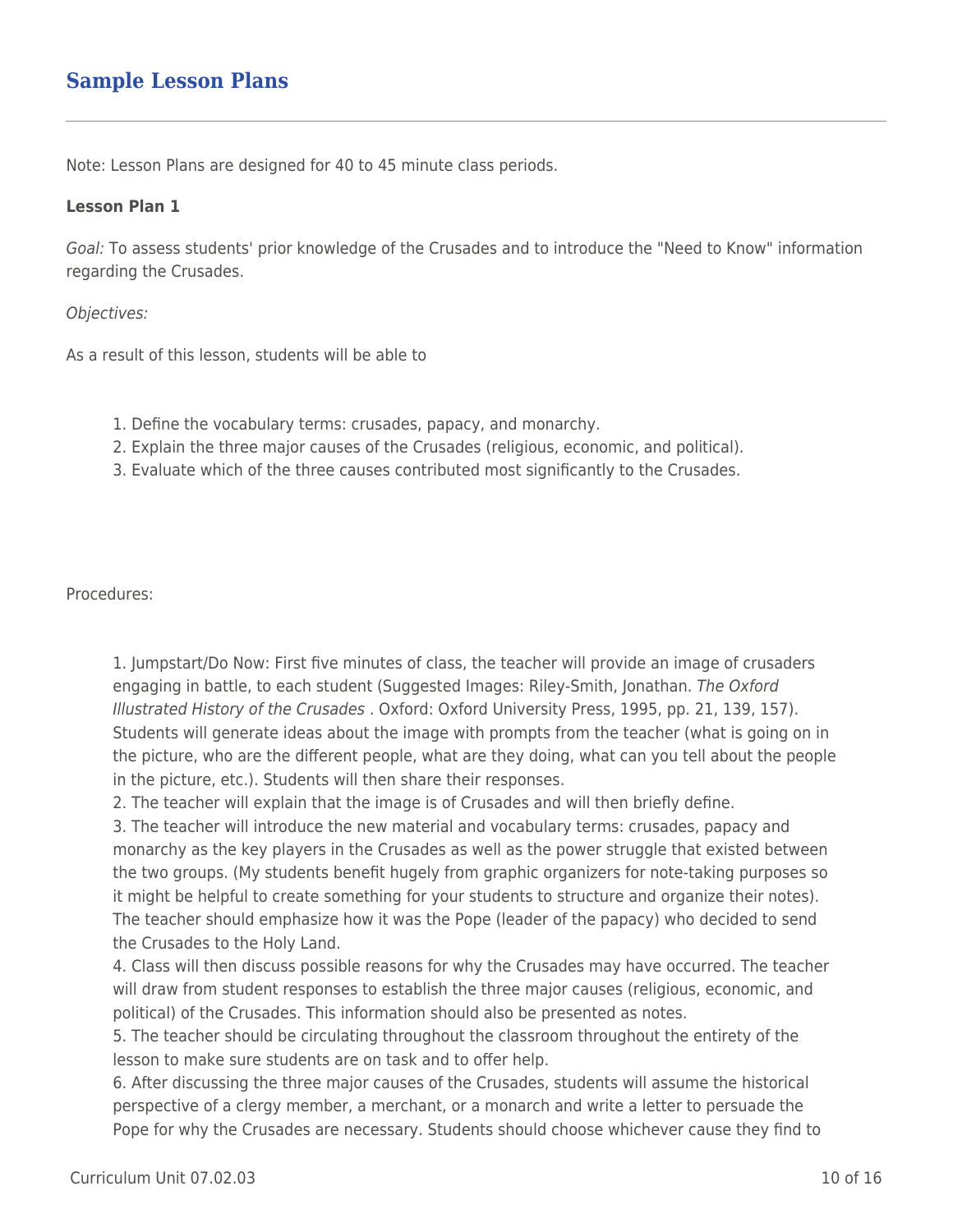be most compelling and write their argument from the perspective of the corresponding individual (clergy member: religious, merchant: economic, monarch: political). 7. Upon completing the letter to the Pope, students will complete an Exit Slip that requires them to identify the vocabulary terms: papacy and monarchy, as well as the major causes of the Crusades.

Materials:

- 1. Individual student copies of an image of crusaders during the Crusades.
- 2. Graphic Organizer for note taking (self-created).

Assessments:

1. Persuasive Letter to the Pope: Demonstrates students' ability to evaluate the major causes of the Crusades and ability to apply historical perspective in their writing. 2. Exit Slip: Demonstrates students' mastery of the first two objectives for the lesson. The teacher should grade the exit slips immediately so they can provide feedback the following day and clarify any mishaps.

### **Lesson Plan 2**

Goal: To establish an understanding of the impact of geography on the Crusades.

Objectives:

As a result of this lesson, students will be able to

1. Locate the Middle East and identify the four crusader states and the corresponding modern-day countries on a map: Edessa (Turkey), Antioch (Syria), Jerusalem (Israel), and Tripoli (Lebanon).

- 2. Explain the obstacles crusaders faced in traveling to the Holy Land.
- 3. Hypothesize the impact of "home field advantage" in the outcome of the Crusades.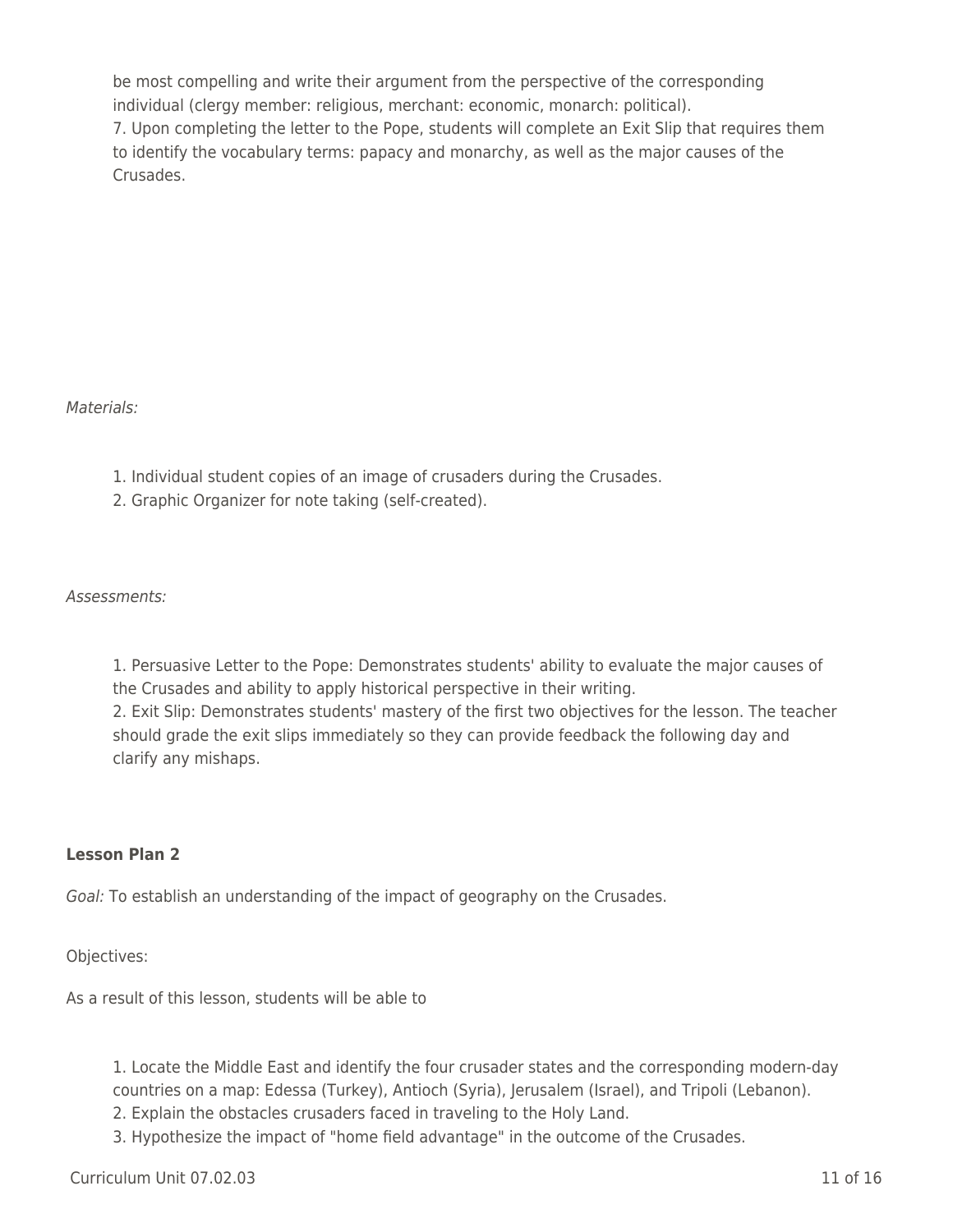1. Jumpstart/Do Now: First five minutes of class, the teacher will provide a blank map of the world and have students identify the seven continents and as many countries as they students can.

2. The teacher will ask how familiar students were with the Middle East and if anyone was able to identify Israel. The teacher will explain that this region of the world is where the Crusades were taking place and that it is important for the class to have a sense of "place" when talking about history.

3. The teacher will provide individual copies of maps of Europe and the Near East before c. 1300 (Riley-Smith. Illustrated History of the Crusades , p. 410) and the Latin East (Riley-Smith. Illustrated History of the Crusades , p. 414) and have the students locate the four crusader states on both maps. The teacher will also show students which modern-day countries the Crusaders states were located in (Turkey, Syria, Israel, and Lebanon).

4. The teacher will ask students to consider what some of the difficulties crusaders may have faced in traveling from Western Europe to the Holy Land hundreds of years ago. Students should consider accessibility of ships and caravans, distance, expenses, terrain, language, cultures, religion, disease, etc. in traveling to the Holy Land. Students will take 10 minutes to study the map and independently generate a list of obstacles faced by crusaders.

5. Students will then form partnerships to share what some of the different obstacles they thought of (5 minutes). Student partnerships will then share their ideas with the rest of the class, as the teacher will record the ideas on the board, so all students can see.

6. The teacher will then explain the concept of "home field advantage," using the more common sports analogy, to illustrate the point that the crusaders were protecting the Holy Land on unfamiliar terrain.

7. Students will then hypothesize the impact of "home field advantage" on the result of the Crusades, also taking into consideration the obstacles brainstormed earlier in writing their hypothesis.

8. Upon completing their hypothesis, students will complete an Exit Slip asking them to locate the Middle East and identify the four crusader states.

Materials:

- Individual student copies of maps: Europe and the Near East before c. 1300, Latin East.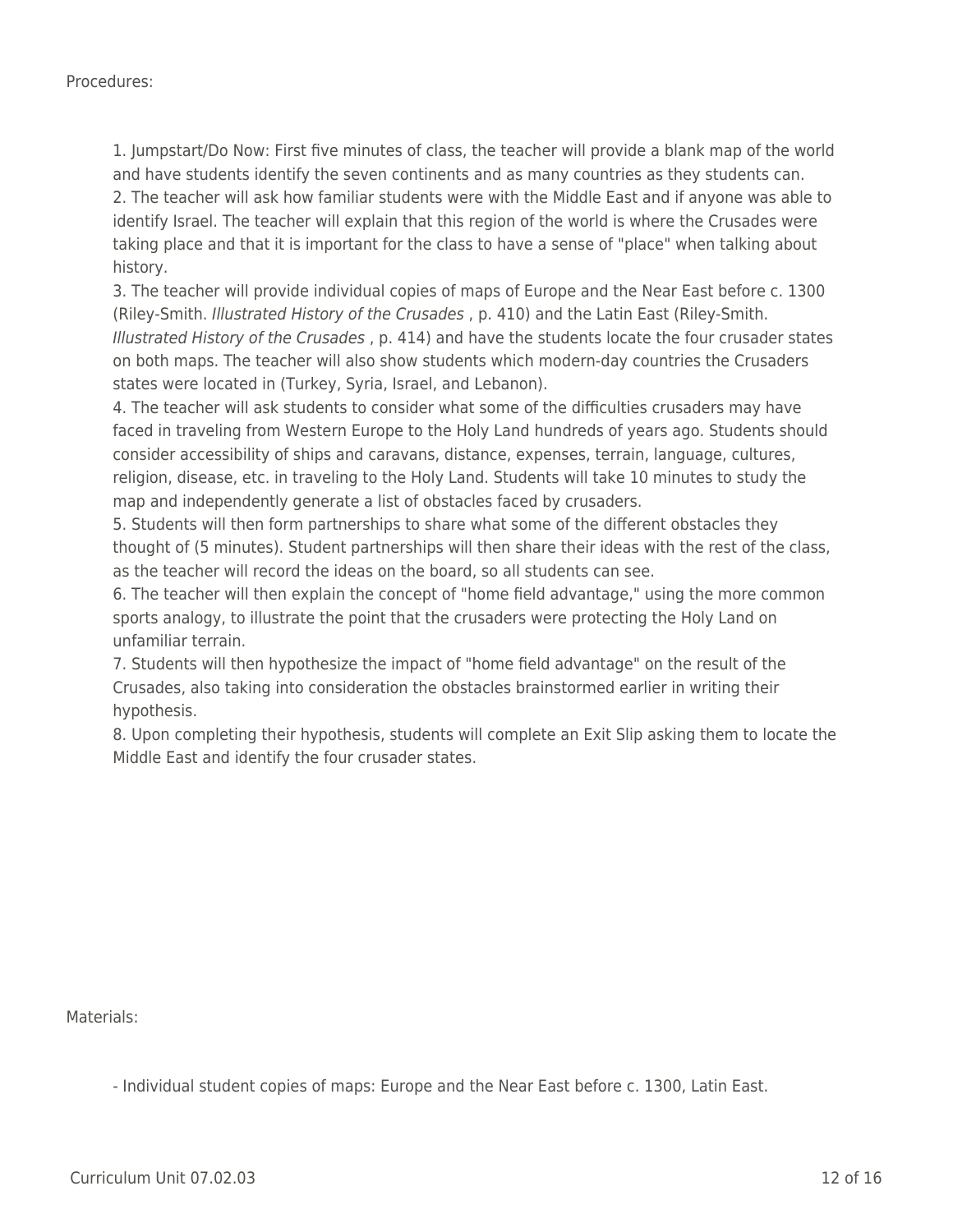1. Student Hypothesis: Demonstrates students' ability to apply knowledge of the obstacles faced by the crusaders along with the concept of home field advantage to evaluate the impact of geography on the result of the Crusades.

2. Exit Slip: Demonstrates students' mastery of the first objective for the lesson. The teacher should grade the exit slips immediately so they can provide feedback the following day and clarify any mishaps.

#### **Lesson Plan 3**

Goal: To critically read and interpret a primary source related to the Crusades and explain how the primary source contributes to our larger understanding of the Crusades.

Objectives:

As a result of this lesson, students will be able to

- 1. Read and interpret a primary source related to the Crusades.
- 2. Explain the role of cultural perspective on historical record keeping.

Procedures:

1. Jumpstart/Do Now: First five minutes of class, the teacher will tell the students that something is about to happen in the classroom and they are responsible for writing down what they observe as completely as possible. (The teacher should arrange for another teacher or student to enter into the classroom, engage in a somewhat controversial conversation [such as politics or grades], over-exaggerating body language, end the conversation with the other teacher or student leaving the classroom.) After students have finished writing down their observations, the teacher will ask for two to three students to share their observation, noting differences and similarities between the different accounts. The teacher will ask the students why he/she asked them to write down their observations (because they were asked to, to create a record of what happened, to not forget in a few weeks or years).

2. The teacher will then explain the importance of what they have just done; each student has created a primary source that in one year, they will be able to look back on and recall exactly what happened on that day, one year earlier.

3. The teacher will ask students to think about some of the problems regarding primary sources: what do we know about the author, what kinds of bias might the author have, where did the information come from, was the author actually present during the event, what does the author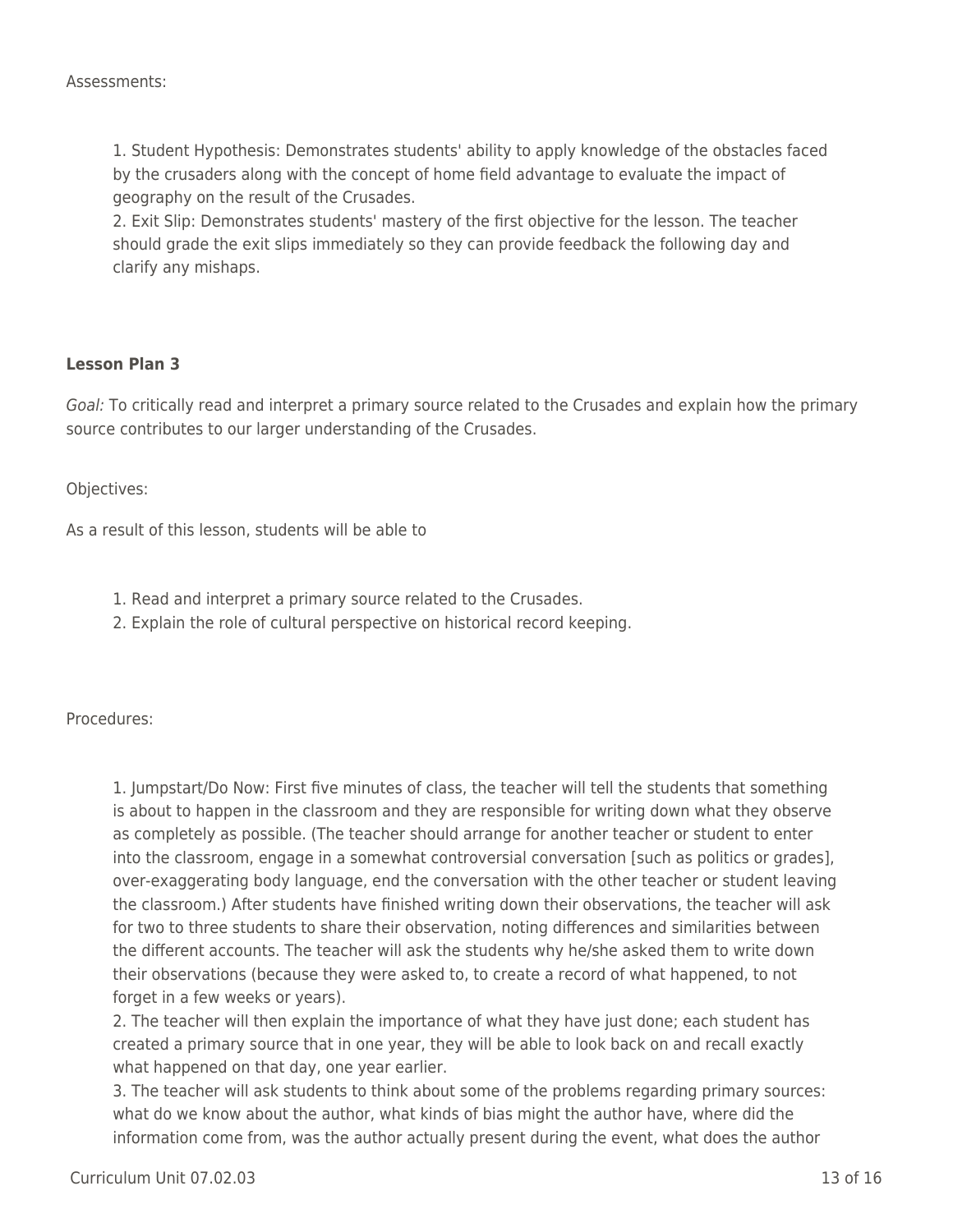base their conclusions on? These are the questions that the students will be asking themselves as they read a primary source written during the Crusades.

4. Students will be given an individual copy of a primary source written during the Crusades (Suggested Primary Source: Eds. Allen, S.J. and Emilie Amt. The Crusades: A Reader, Readings in Medieval Civilizations and Cultures: VIII . Toronto: Broadview Press, 2003, pp. 162 - 163. Note: Previous instruction should include information about Saladin and the fall of Jerusalem). Students will also be given a guided reading template (self-created), which should include the following questions:

a. What information can we gather about the author to help us understand how the author knows these details?

b. Where is the author from, what is the author's position in society, was the author present during the event?

c. What might have biased the author's account?

d. Where does the information come from and what type of information is it - eyewitness account, financial or agricultural record, letter, religious order, political treaties, etc.?

e. How does the author know what they are writing about?

f. What conclusions are drawn, by the authors, from the available information?

g. How much time has elapsed since the events described occurred?

5. The teacher and students will read through the primary source together, with students being encouraged to underline, highlight and write on their primary source copy. While reading through the primary source, the teacher will occasionally stop to ask the students some of these questions.

6. The teacher should work with the students through the first few questions but then allow the students to work on their own, with the teacher circulating to answer questions. Allow for a substantial amount of time for the students to work with the primary source.

7. When most of the class is finished, ask for volunteers to share their answers with the rest of the class to try and get a general consensus of the students' conclusions.

8. Upon completion of the primary source questions, students will complete an Exit Slip asking them to consider how someone else may have recorded the same event depicted in the primary source. What if they were Christian? What if they were the Pope? How does cultural perspective impact the way history is recorded?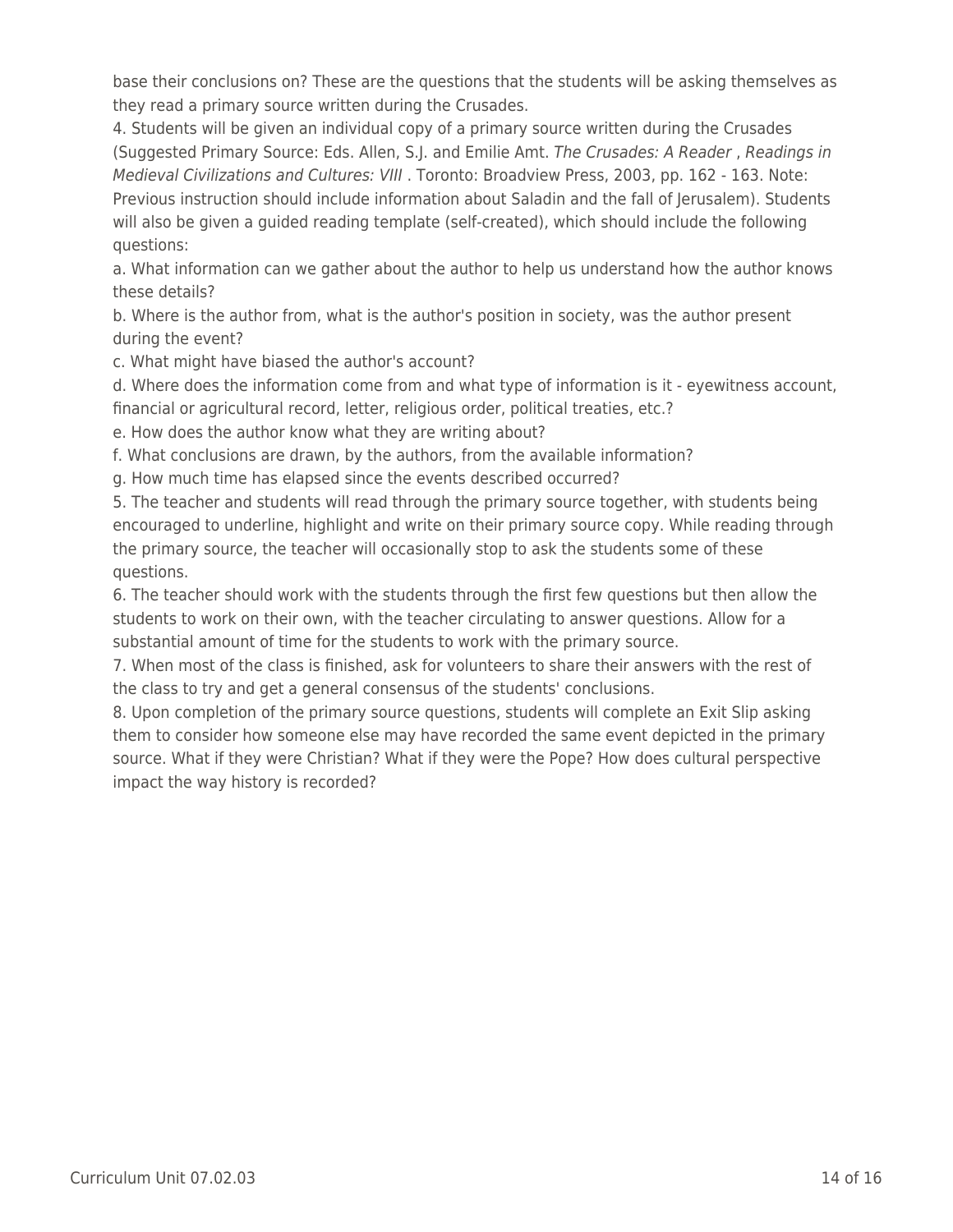Materials:

- 1. Individual student copies of primary source.
- 2. Individual student copies of primary source questions.

Assessments:

1. Primary Source Questions: Demonstrates students' ability to think about and interpret primary sources based on guided reading questions.

2. Exit Slip: Demonstrates students' mastery of the second objective for the lesson. The teacher should grade the exit slips immediately so they can provide feedback the following day and clarify any mishaps.

### **Bibliography**

Allen, S.J., and Emilie Amt. The Crusades: A Reader , Readings in Medieval Civilizations and Cultures: VII . Toronto: Broadview Press, 2003.

Collection of primary sources from both European and Islamic perspectives throughout the duration of the Crusades - excellent variety. Student-friendly contextual introductions to each source along with a brief background of the author.

Bennet, Judith M., and C. Warren Hollister. Medieval Europe: A Short History . 10th Ed. Boston: McGraw Hill, 2006.

Secondary source: provides historical context for the Crusades. Also has a great picture of Saladin and Richard III in a mythical joust (p. 230, Fig. 9.2).

Gabrieli, Francesco. Arab Historians of the Crusades . Berkeley: University of California Press, 1957.

Collection of translated Arabic primary sources during the Crusades, provides great scope of Arabic and Islamic Empires. Excellent background information on Arabic historians and their works, as well as commentary on the quality of their records.

Geary, Patrick J., Ed. Readings in Medieval History . 3rd Ed. Toronto: Broadview Press, 2003.

Collection of primary sources, providing impressions of the First Crusade (1096-1099) from the Christian, Jewish, Muslim and Byzantine perspectives (pp. 407-442).

Lane-Poole, Stanley. Saladin: All - Powerful Sultan and the Uniter of Islam. New York: Cooper Square Press, 2002.

Biography of Saladin, emphasis on rise to power, loyalty to Islam, and rule as a fair and respected leader. Great section on the Battle

Curriculum Unit 07.02.03 15 of 16